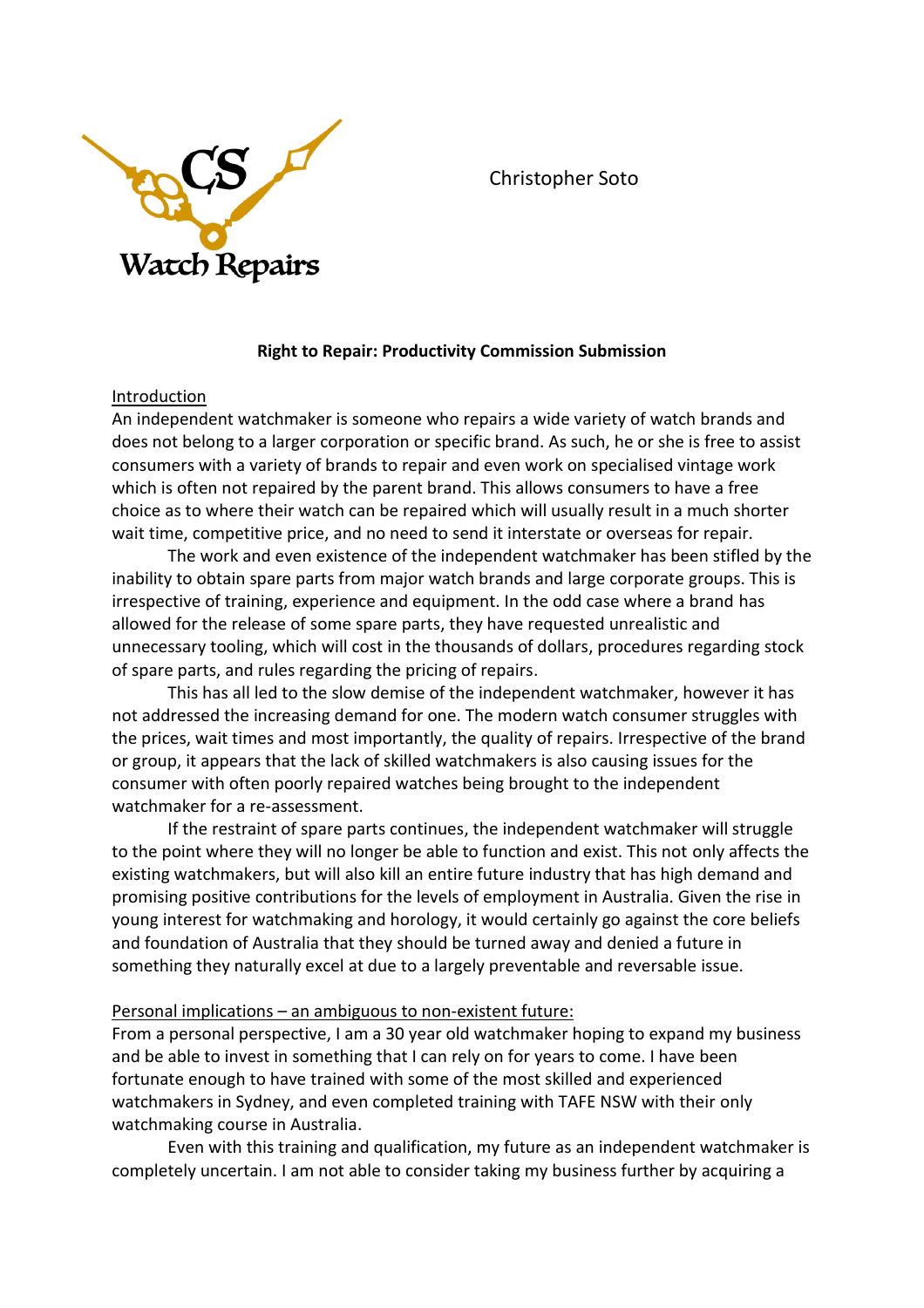full-time premise to work from, or leave my day job with another watchmaker. The lack of spare parts means that someone such as myself, fully skilled and even with a full functioning workshop, will have little to no chance in trying to set up as an independent. My options are essentially: continue with an established independent until parts run out; join a larger brand and restrict myself to a fine scope of work, essentially rendering my large skill set as redundant; or move industry and re-skill.

#### Larger, national implications:

Considering only the watchmaking industry, here is a list of issues that could be alleviated if parts were more attainable:

-Unemployment rates: independents would have more work to be able to hire apprentices or qualified watchmakers. This would certainly have an impact on reducing unemployment levels.

-Environmental: people would be willing and able to repair as opposed to replace. With high repair prices and no one to offer competition, people are less willing to repair and more likely to replace an item. This has widespread negative environmental effects which include contributing to the rising issue of landfill space, lack of recyclability, and discarding of pollutants such as plastics and batteries found in watches.

-Economic: it may appear at first that it is more profitable for the nation for consumers to replace rather than repair. However without any watch manufacturing occurring in Australia, profit is sent overseas while nothing is encouraged in Australia. With repair, profit can grow and remain in Australia whilst also building international relations with international watch companies, as they support our watchmakers.

-Availability of a niche trade: watchmaking is unique and appeals to a niche group of people. It involves physical and mental dexterity, knowledge of history, art, and an appreciation for high standards and procedures. Having this available will cater to many who need this type of work and simply cannot fit into other industries. People from all backgrounds have eventually found themselves at a workbench realising this is a trade they can excel and make a difference in.

## Hopeful outcomes from the commission:

Brands should not provide parts freely, nor to everyone that asks for them – we are all aware of that. And unfortunately, there are many active watchmakers with no training whatsoever that have previously lost the trust of any brands that were willing to offer parts in the past. This is an issue that independent watchmakers are willing find a solution for in collaboration with big brands.

With that in mind, I hope the commission can find a middle ground for the qualified independent watchmaker and the brands. Training requirements, model restrictions, less restrictive tooling requirements and even parts supply on an exchange basis are reasonable outcomes that we hope to see from this commission. The aim is to allow independents to have work and allow us to repair watches for customers without them having to always face the big brands.

The aim is to also allow the independent watchmakers to have a place in Australia and help tackle the issue of unemployment, job variety, and environmental issues in a different way, while also offering economic benefits. There are so many opportunities in the field of watchmaking that could open up if this collaboration with the larger brands were to